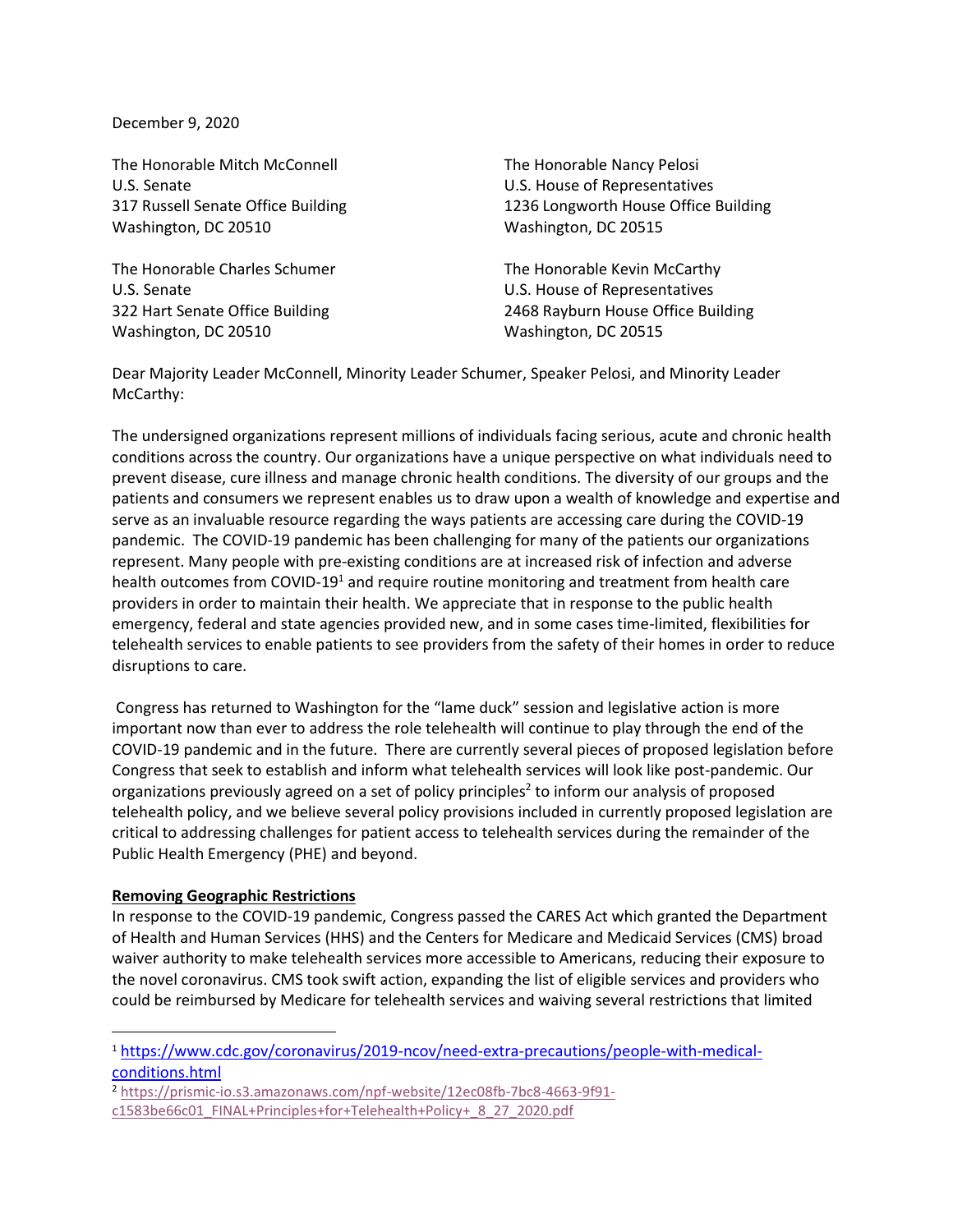access to care for Medicare enrollees. Data released by CMS shows that the expanded access to telehealth services led to a large increase in utilization. In the last week of April, roughly 1.7 million Medicare beneficiaries received telehealth services, up from 13,000 per week prior to the pandemic.<sup>3</sup>

Previously, the use of telehealth services for Medicare patients has been limited due to geographic restrictions on both patients and providers. Federal law largely limited use of a patient's home as the originating site to those living in rural areas or with a specific condition. Federal law should be amended to include a patient's home as an originating site to ensure all patients can utilize this care modality. **H.R. 7663, the Protecting Access to Post-COVID-19 Telehealth Act**, contains language that would remove originating site geographic requirements in Medicare beginning December 31, 2020. It would also expand eligible distant site providers to include rural health clinics and federally qualified health centers (FQHCs). Other pieces of legislation such as the **CONNECT Act (H.R. 4932/S. 2741)** also include provisions that would allow the Secretary of HHS to waive Medicare's telehealth geographic requirements. Our organizations support legislation to further increase access to telehealth by designating the patient's home as an originating site.

Creating pathways to enable better interstate access for telehealth would also be an important step in addressing geographic barriers to care. Patients with chronic conditions often travel to other states in order to receive the specialized care necessary to treat their condition. Currently, most healthcare professionals must maintain a license in each state in which their patients reside. Many states waived licensing rules during the pandemic, but the rules were inconsistent and highly burdensome for providers. We support the inter-state access to telehealth provisions included in **S. 4421, the Temporary Reciprocity to Ensure Access to Treatment (TREAT) Act** and urge Congress to pass the bill. Expanding opportunities for providers in good standing in their home state to practice across state lines via telehealth will increase access to care and improve care coordination for patients, particularly in underserved areas for the duration of the COVID-19 pandemic and future public health emergencies.

## **Increasing the Evidence Base for Telehealth**

The expansion of telehealth during the COVID-19 pandemic has been necessary to ensure patients continue receiving timely and safe health care services and treatments from their providers. However, barriers to care still exist for many patients and future legislation should pay special attention to promoting health equity so that all populations have equal access to telehealth's potential benefits.

Lawmakers should establish a system for collecting comprehensive data regarding the utilization of telehealth services during the public health emergency and the potential areas in need of improvement to inform which waivers should be made permanent. **H.R. 7233, the Knowing the Efficiency and Efficacy of Permanent Telehealth Options Act**, requires both HHS and the Government Accountability Office (GAO) to conduct a study on expanded access to telehealth during the COVID-19 pandemic and to provide recommendations to Congress on what improvements can be made going forward. Conducting research and analysis into how patient health outcomes have been impacted by expanded telehealth access is important, but it is critical that demographic data is also collected, including race, ethnicity, age, disability status, preferred language, sex, sexual orientation, gender identity, socio-economic status, insurance coverage and geographic location. Other bills such as **H.R. 7078, the Evaluating Disparities and Outcomes of Telehealth During COVID-19 Emergency Act**, charge HHS with submitting a report to Congress which includes such an analysis for Medicare and Medicaid patients. Lastly, the **Enhancing Preparedness through Telehealth Act (S.3988)** would direct HHS to inventory telehealth

<sup>3</sup> <https://www.healthaffairs.org/do/10.1377/hblog20200715.454789/full/>